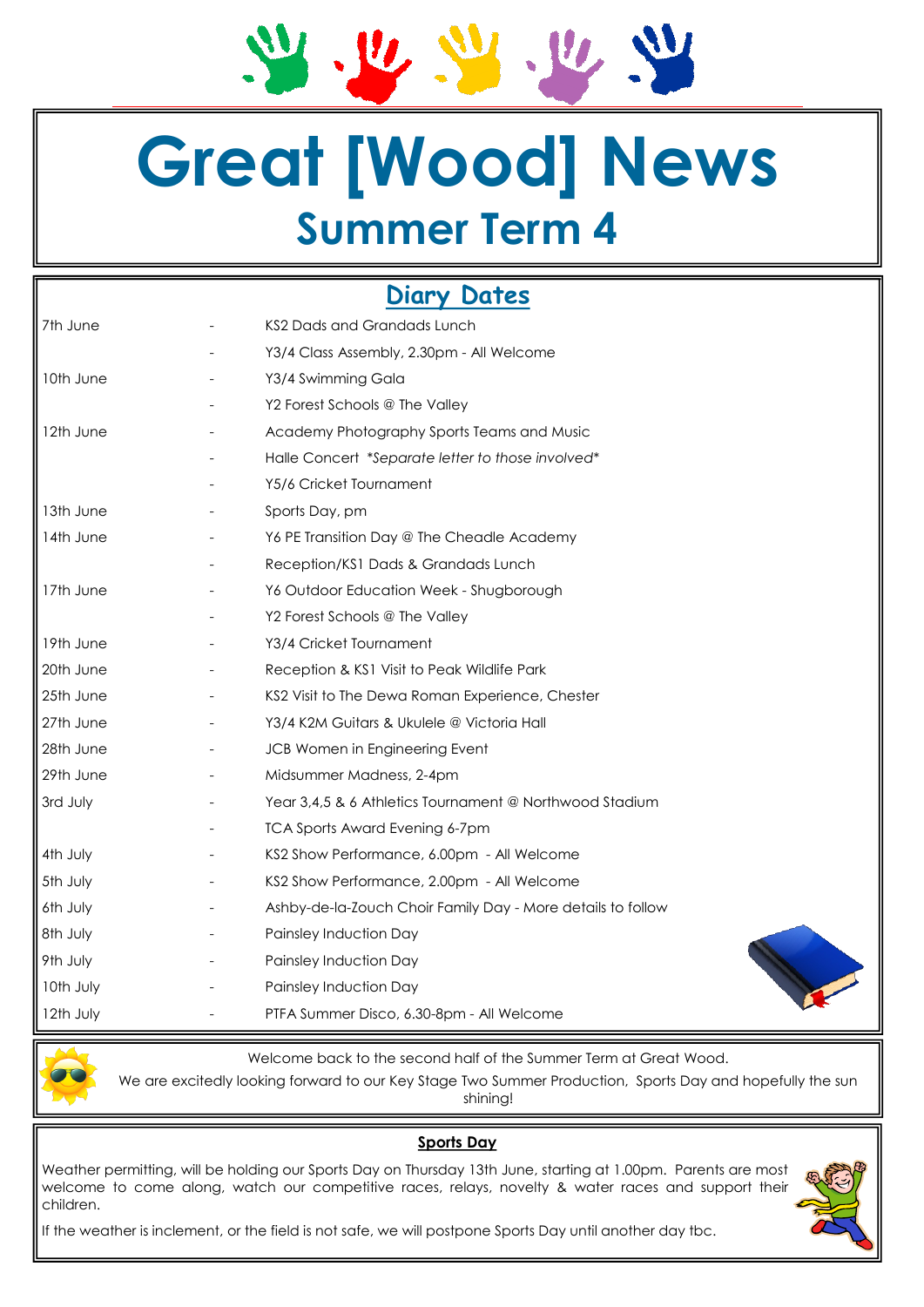#### **Midsummer Madness Fair**

We are already starting to think about our summer fair, because it takes so much preparation and organisation.

We would be very grateful if you could help us, we would be very appreciative of any donations for the lucky jars stall and our lucky dip. Either small prizes to go into the tubs (such as small cars, crayons, jewellery, small toys rubbers, or anything else that you have, which might be suitable), or larger prizes for the special ticket awards. Please send your donations to Mrs Buckley, or the school office. If you, or anyone you know, would like a craft stall, or something similar to enhance our fair, please contact Mrs Buckley, or the school office.

We really need your help to make this year's fair special and all the funds raised go towards all those extras for our children.



Thank you in advance for your generosity.

#### **Water bottles**

Please be aware that children are allowed to bring their own, labelled water bottles into school. They will be able to access their water at any time during the day. These are especially beneficial during hot weather.

#### **PTFA Meeting**

Our next PTFA meetings will be on Wednesday 5th June at 6.30pm for the final arrangements regarding our "Midsummer Madness."

Please come along and join us.





#### **Peak Wildlife Park**

Please can all children in Reception, Year 1 & 2 who have not already done so, please return their Peak Wildlife permission slips, as soon as possible. Thank you!

*Friday 7th June KS2 Dads/Grandads Lunch*



*Fish and Chips Selection of Desserts* *Friday 14th June* 

*Reception/KS1 Dads/Grandads Lunch*



*Fish and Chips Selection of Desserts*

#### **Busy Term Ahead!**

The second half of this term is going to be an extremely busy one. We have lots events planned, including numerous trips and outings for our children. All of these outings require permission slips, which have been/will be sent home accordingly. There is a great deal of organisation involved in providing these activities for our children and it would help immensely, if you could ensure that all slips and monies due are returned to school promptly. This will prevent staff having to chase slips, or children having to miss activities. Please can you also fill in all sections of the return slips. Thank you for you assistance with this matter and helping to make a

smooth running, fun-filled half term, where our children can enjoy a fabulous time with the help of our dedicated staff.



#### **Headlice**

We seem to have an extreme case of Head lice in school, which following previous requests we are, unfortunately, struggling to get under control. Please can we ask all parents to check their child's hair carefully for any 'little visitors' and treat accordingly. Unless everyone checks and treats their child's hair, we are going to have an ongoing problem.

Help may also be available, if you contact your health visitor or GP.

**If your child is affected, please treat the problem accordingly, so that they can attend school. There is no need to keep children off school for headlice, as long as they have been treated. It is very important that children do not miss school time to have headlice treatment, please ensure that this is carried out, outside school hours.**

We really appreciate your help with this, thank you!



#### **Y3/4 Class Assembly**

On Friday 7th June Mrs Furnivall's 3/4 class, will showcase their class assembly just for you!

The assembly will start at 2.30pm, we hope to see you there!



#### **School Photos**

Academy Photographers will be visiting us on Wednesday 12th June to take photos of our amazing sports teams and music groups. These will be available to purchase shortly afterwards in the usual way.

**Please note:** 

- **All children who play musical instruments will need to have them in school on Tuesday 11th June**
- **Can all children, who took part in the swimming gala, please bring a towel**
- **Please can any school sports kits be returned to school by Monday 10th June**



**Page 2 Great [Wood] News Summer Term 4**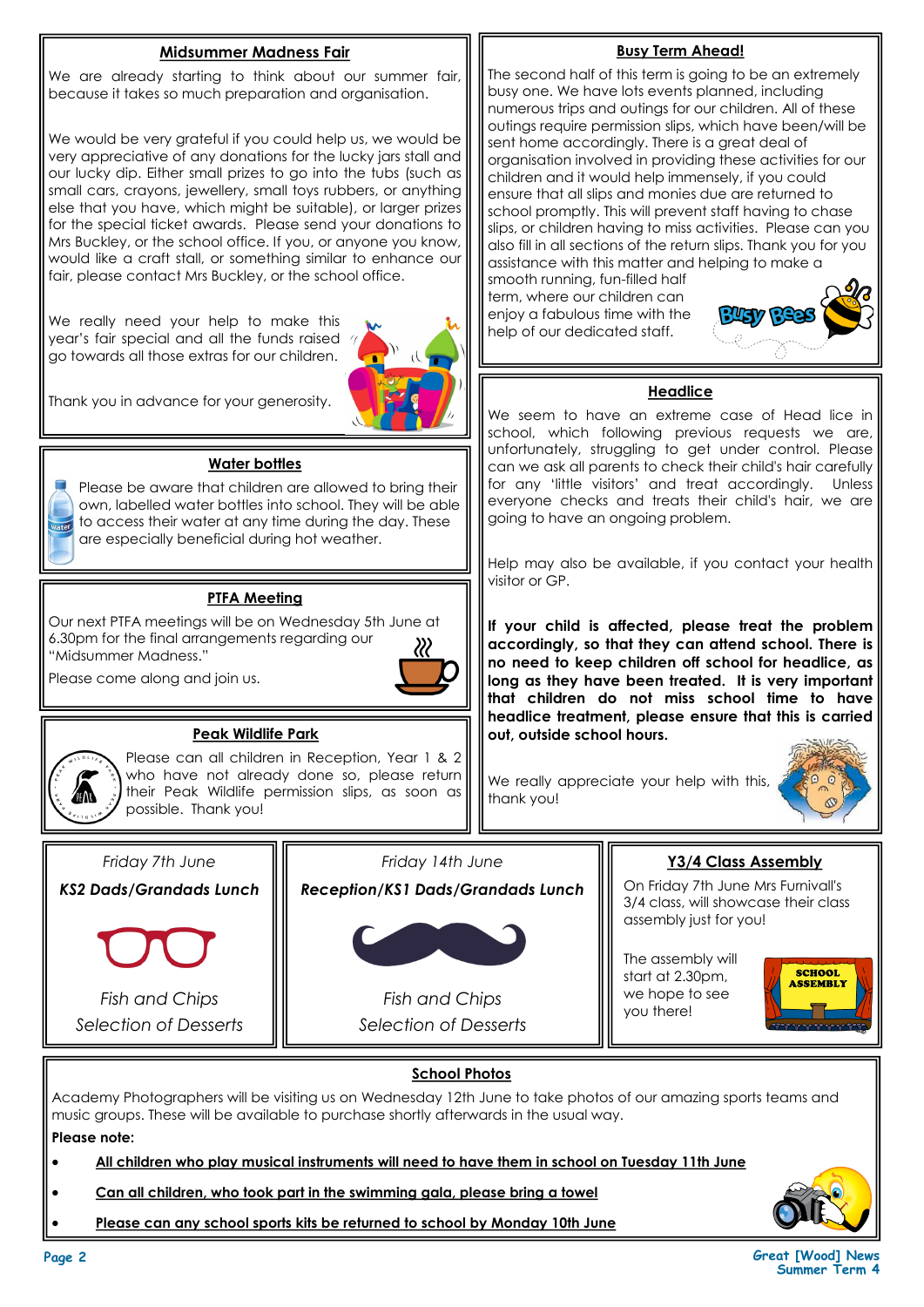

#### **Don't forget you can win a prize - Midsummer Madness raffle!**

Even before our Grand Midsummer Madness raffle is drawn, there are two prizes up for grabs. Following the success of last year, our PFTA are once again providing two prizes, one for KS1 and one for KS2, for the child/children whose family sells the most raffle tickets for the draw.

We will be sending five books of tickets to each family in school, but there are plenty more available from the school office, so please call in for more if you need them.

As you will see in the accompanying letter to the raffle tickets, we have been extremely fortunate with the donations sent into school for raffle prizes. In addition to those mentioned, in the letter, there are many more prizes available and it is certainly worth purchasing a few extra tickets to try and win them!

When you have sold your tickets (and any additional ones that you can), please return the stubs with the funds that you have raised to the school office.



We would like to thank you in advance, for your continued support. All the funds raised go towards providing all those special extras for our Great Wood children.

Hoping you win one of our fabulous prizes, happy raffling!

#### **Car Park**

As we have previously informed you, the car park is for staff and visitors only. We would request that parents and carers do not bring their cars down onto the car park, unless there is an authorised arrangement in place with Mr Adamson.

Please can we also remind parents/carers that vehicles are **NOT** permitted down the school drive to collect children from after school clubs. Currently the number of vehicles being brought down to the staff car park, after school, is causing a significant hazard to our children. As within the normal school day, any vehicles that are brought on to the school site, should be authorised , unless they belong to staff or expected visitors.

As we are sure you will appreciate, we are asking for your help with this, as it is extremely important with regard to protecting the safety of our children. Thank you.